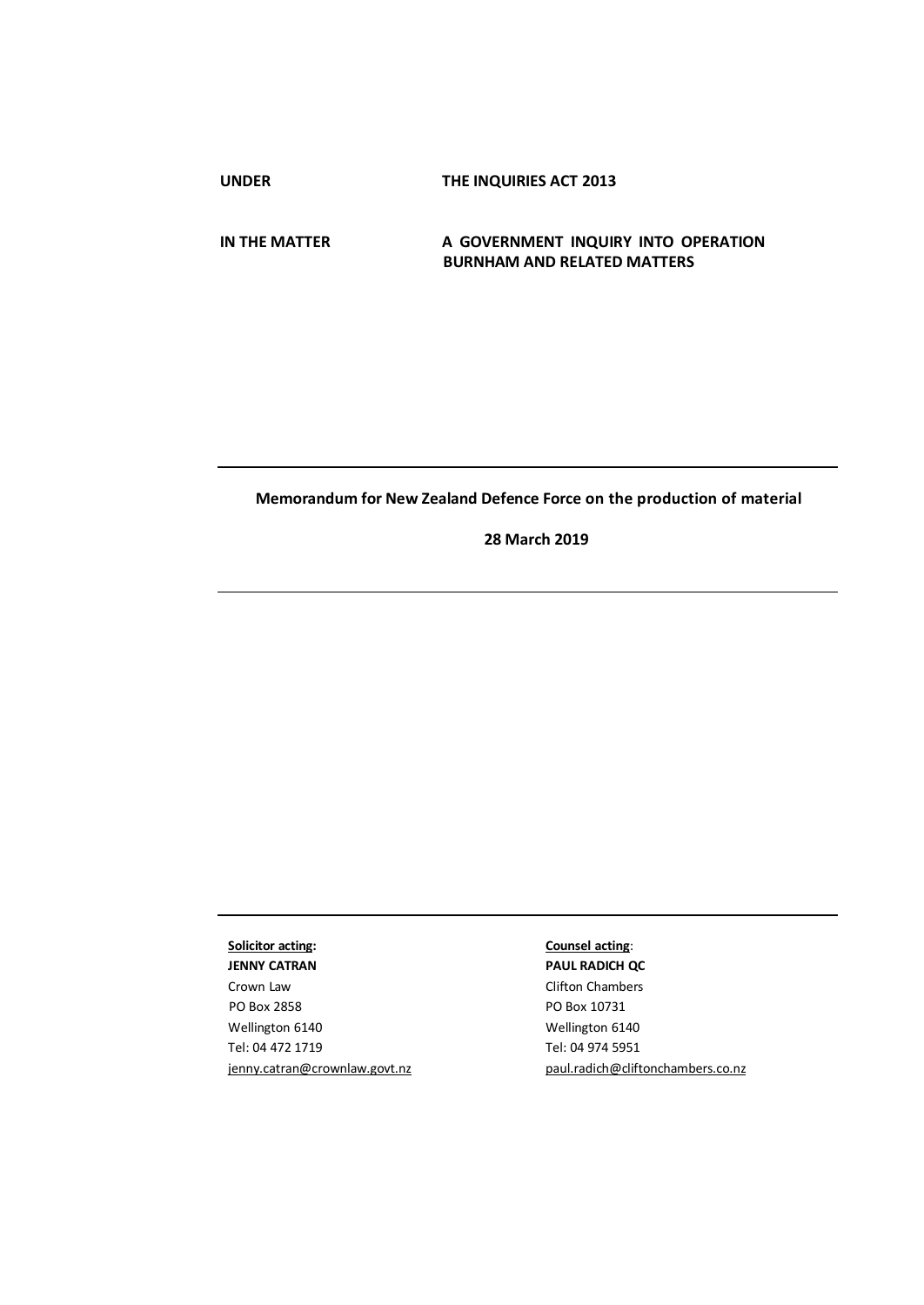- 1. In its Memorandum of 26 February 2019, the NZDF sought an extension of the Inquiry's order in Minute No 6 to 5pm, Friday 29 March 2019 so that it was able to complete its examination of the contents of a further repository of approximately 11,425 documents and provide any additional material within scope of the Inquiry's Terms of Reference.
- 2. On 28 February 2019, the Inquiry granted the extension sought by the NZDF.
- 3. In its Memorandum of 13 March 2019, the NZDF reported on its progress with the production of this additional material. It committed to file another memorandum, today, to provide an update on progress and to finalise the production of NZDF-owned material.

# **Provision of additional material to Inquiry**

4. To date, the NZDF has examined all 12,260 items from the additional repository of material. Of these, it has determined that 12,181 items are not within scope of the Inquiry's Terms of Reference. Accordingly, the NZDF has provided 72 additional items to the Inquiry.

# **Provision of all material to date**

- 5. To date, from all of the material identified and examined by the NZDF, 1,140 items have been provided to the Inquiry.
- 6. In addition, approximately 65 items have been identified as potentially within scope of the Terms of Reference, but which still require the consent of the United States Government or NATO before they can be provided to the Inquiry.
- 7. The NZDF's search has identified, also, approximately 31 documents of potential relevance but which belong to other New Zealand Government agencies. The NZDF has provided these documents in electronic form to those agencies to examine, so that they may make decisions about their provision to the Inquiry.